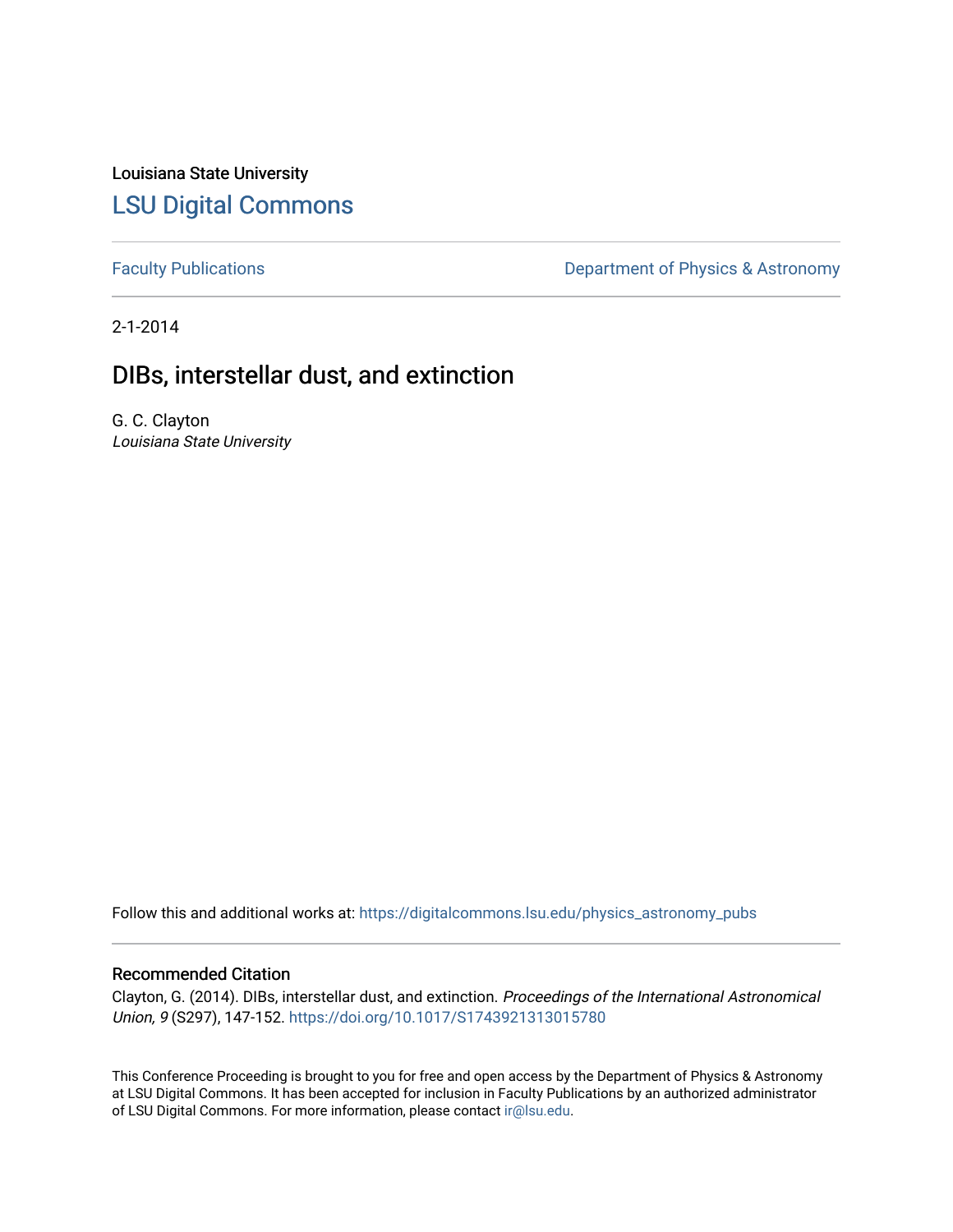# PART II

# DIBs and their relation to other interstellar components and astronomical phenomena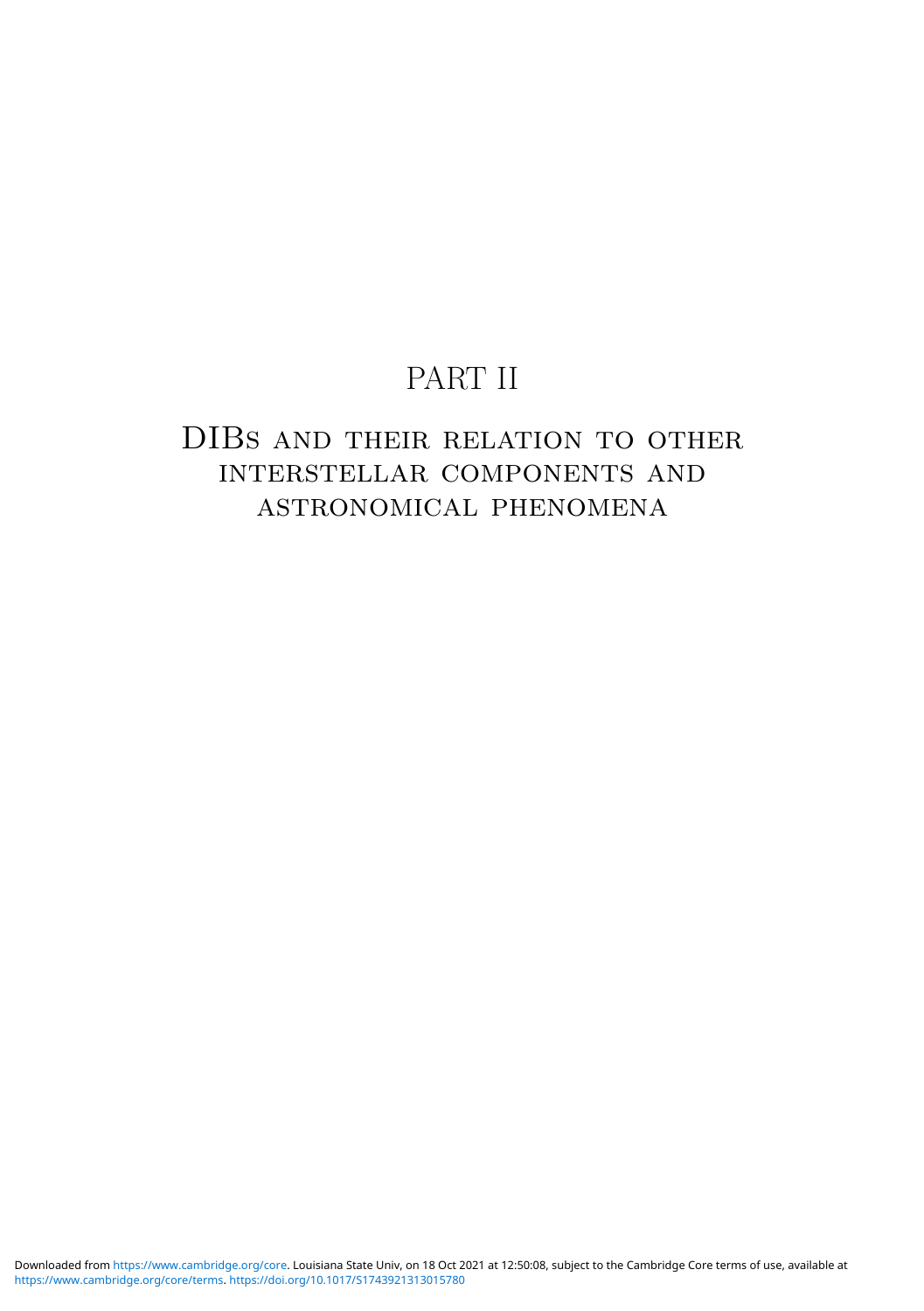## **DIBs, Interstellar Dust, and Extinction**

## **G. C. Clayton**<sup>1</sup>

1Department of Physics & Astronomy, Louisiana State University, Baton Rouge, LA 70803, USA

email: gclayton@fenway.phys.lsu.edu

**Abstract.** The relationship between DIBs and dust is still unknown. The correlation between reddening and DIB strength means that the DIBs are mixed in with the dust and gas in interstellar clouds. The DIBs are relatively stronger in the diffuse interstellar medium than in dense clouds. There is only a weak correlation between the DIBs and the UV extinction parameters including the  $2175 \text{ Å}$  bump strength and the far-UV rise. In addition, the bump dust grains are sometimes polarized, while the DIBs are not. However, observations of DIBs in the SMC show that when the 2175 Å bump is weak or missing so are the DIBs. Two of the four sightlines that deviate strongly from the CCM UV extinction in the Galaxy show weak DIBs.

**Keywords.** dust, diffuse interstellar bands, extinction

#### **1. Introduction**

In the 1930's, it was realized that the diffuse interstellar bands (DIBs), first discovered by Mary Heger, which are absorption features superimposed on the interstellar extinction curve, have strengths which are correlated with the amount of dust present along the line of sight (Merrill 1936; Merrill & Wilson 1938). It was at about the same time, that the role of obscuring clouds of interstellar dust in reddening was confirmed (e.g., Trumpler 1930). Trumpler found that the wavelength dependence of interstellar extinction is proportional to  $\lambda^{-1}$ .

The bands themselves range from about 4000  $\AA$  to about 10000  $\AA$ , and have widely varying FWHM, from several tenths to tens of  $\AA$ . Cami *et al.* (1997) have shown that they likely have different carriers, but the identity of the carriers remains a mystery. Some lines also occur in families, raising the possibility that several lines may be carried by similar species (Krelowski & Walker 1987; Cami *et al.* 1997). Most recent works indicate that the carriers are likely to be either large PAHs or very small carbonaceous grains, and are probably ionized, as these have stronger features in the optical band than neutral species. This also explains why DIBs are weaker toward dark clouds, as the increased particle density acts to shield the carriers from ionizing UV radiation (Snow & Cohen 1974; Adamson et al. 1991; Cami et al. 1997).

### **2. DIBs and UV Extinction**

The UV does have one very strong, broad absorption feature, the famous 2175 Å bump. Clayton et al. (2003) found no broad absorptions in UV spectra of strongly reddened sightlines down to a level of  $0.02 \text{ A}_V$ . So, the bump is the only known "DIB" feature in the UV. Since the current evidence indicates that the carriers are either large molecules or very small grains, it might be expected that there would be some relation between them and some populations of the carriers of UV extinction, as certain characteristics of UV extinction have been attributed to such particles (Desert *et al.* 1995; Cami *et al.* 1997; Weingartner & Draine 2001). Possible correlations between DIB strengths and UV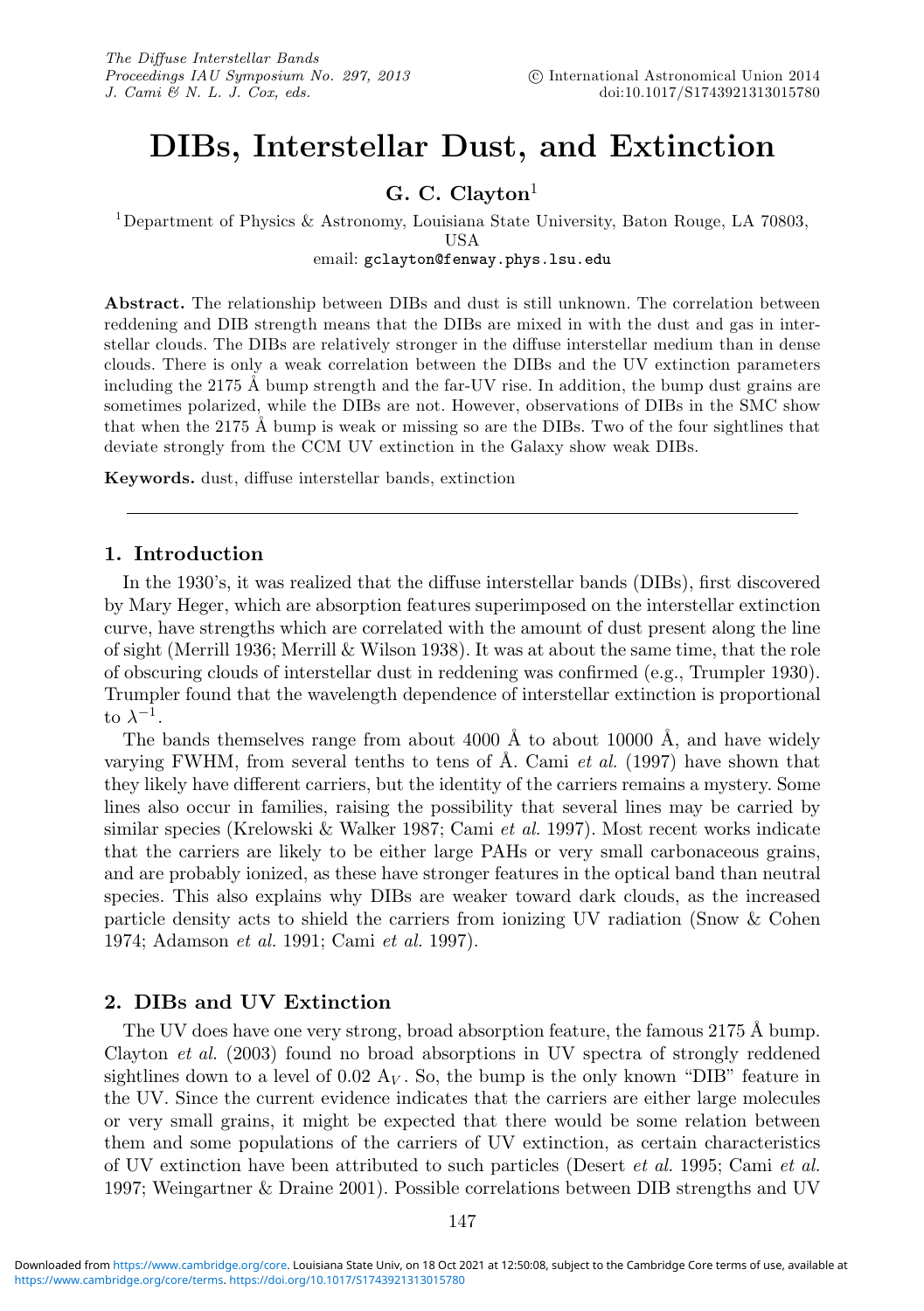extinction have been studied before by many authors (Nandy & Thompson 1975; Danks 1980; Seab & Snow 1984; Krelowski & Walker 1987; Benvenuti & Porceddu 1989; Desert et al. 1995) but the results were often inconsistent. Moreover, only one of these used Fitzpatrick-Massa (FM) parameters to consider the UV extinction characteristics, which are necessary for quantitative comparisons between sight lines (Fitzpatrick & Massa 1990). There are 6 FM parameters, which are found by fitting the extinction curve with the function  $k(x) = \frac{E(\lambda - V)}{E(B - V)} = c_1 + c_2 x + c_3 D(x, \gamma, x_0) + c_4 F(x)$ , where  $x = \frac{1}{\lambda}$ , and  $D(x, \gamma, x_0) = \frac{x^2}{(x^2 - x_0^2)^2 + (x\gamma)^2}$ . For  $x \ge 5.9 \ \mu\text{m}^{-1}$ ,  $F(x) = 0.5392(x - 5.9)^2 + 0.05644(x -$ 5.9)<sup>3</sup>, while for  $x < 5.9 \ \mu m^{-1}$ ,  $F(x) = 0$ . Each parameter corresponds to a certain aspect of the extinction curve. The parameters  $c_1$  and  $c_2$  describe the linear portion of the curve,  $c_4$  describes the nonlinear FUV rise,  $x_0$  is the central wavelength of the bump,  $\gamma$  is the bump width, and  $c_3 / \gamma^2$  is the height of the bump at 2175 Å, (Fitzpatrick & Massa 1990). In addition, the area of the bump can be described as  $\pi c_3/2\gamma$ .

The strengths of the 2175  $\AA$  bump and the DIB features are naturally correlated because they are all correlated with the amount of dust along the sightline as measured by  $E(B-V)$  (Witt *et al.* 1983; Xiang *et al.* 2011). By normalizing the strengths to  $E(B-V)$  or  $A_V$ , the strengths relative per dust mass can be assessed. Desert *et al.* (1995) looked for correlations between various DIB features normalized to  $E(B-V)$  and the FM extinction parameters. They found a weak correlation with bump height, and weak anticorrelations with bump width and  $c_4$ , the far-UV curvature, but no correlation with  $c_2$ , the linear rise of the UV extinction. On the other hand, Benvenuti & Porceddu (1989) found no correlation between normalized DIB strength and the bump. Xiang *et al.* (2011) correlated nine DIB features along 84 sightlines with measured UV bump strengths. They found that the normalized strengths of the nine DIB features correlated poorly or not at all with the bump strength. Then they took an average of nine DIBs along nine sightlines and still found a poor correlation with the bump strength.

Two sightlines in the Galaxy, including HD 197770, have been measured that show that the 2175 A feature is polarized (Clayton *et al.* 1992; Wolff *et al.* 1997). Adamson  $\&$ Whittet (1995) found that the DIB features toward HD 197770 were unpolarized.

In the Galaxy, a few lines of sight show both weak DIBs and a weak  $2175 \text{ Å}$  bump, in particular HD 23512 (Witt *et al.* 1981), HD 29647 (Adamson *et al.* 1991), and HD 62542 (Snow *et al.* 2002). Valencic *et al.* (2004b) studied the UV extinction properties along 417 lines of sight in the Galaxy and found only four that systematically deviated from the Cardelli et al. (1989, CCM) relation, having relatively weak bumps and steep far-UV extinction. These four stars, which include two of the known weak DIB stars, are HD 29647, HD 62542, HD 204827, and HD 210121. The anomalous nature of the UV extinction toward these four stars is likely due to environment, but the stars are not a homogeneous sample. The dust toward HD 62542 and HD 204827 seems to have been swept up by a stellar wind or a supernova, but the dust toward HD 29647 is in a quiescent dense cloud, and HD 210121 is behind a dense cloud in the halo of the Galaxy (Valencic et al. 2004b).

Observations of DIBs along the sightlines included in the Valencic et al. (2004b) extinction sample were obtained from the literature and normalized to  $A_V$  (= E(B-V)  $\times$  $R_V$ , where  $R_V$  is the ratio of total to selective extinction) (Valencic *et al.* 2004a). This representation is preferable, as  $A_V$  is a more basic quantity than  $E(B-V)$  and is directly related to the optical depth of dust along a sight line (Cardelli *et al.* 1989). Figures 1 and 2 show the normalized equivalent widths for the 5780 and 5797 A DIBs plotted against the bump area  $(\pi c_3 / 2\gamma)$  and the far-UV curvature parameter,  $c_4$ . The sightlines are divided in dense  $(A_V/d > 0.9 \text{ mag/kpc})$  and diffuse  $(A_V/d < 0.9 \text{ mag/kpc})$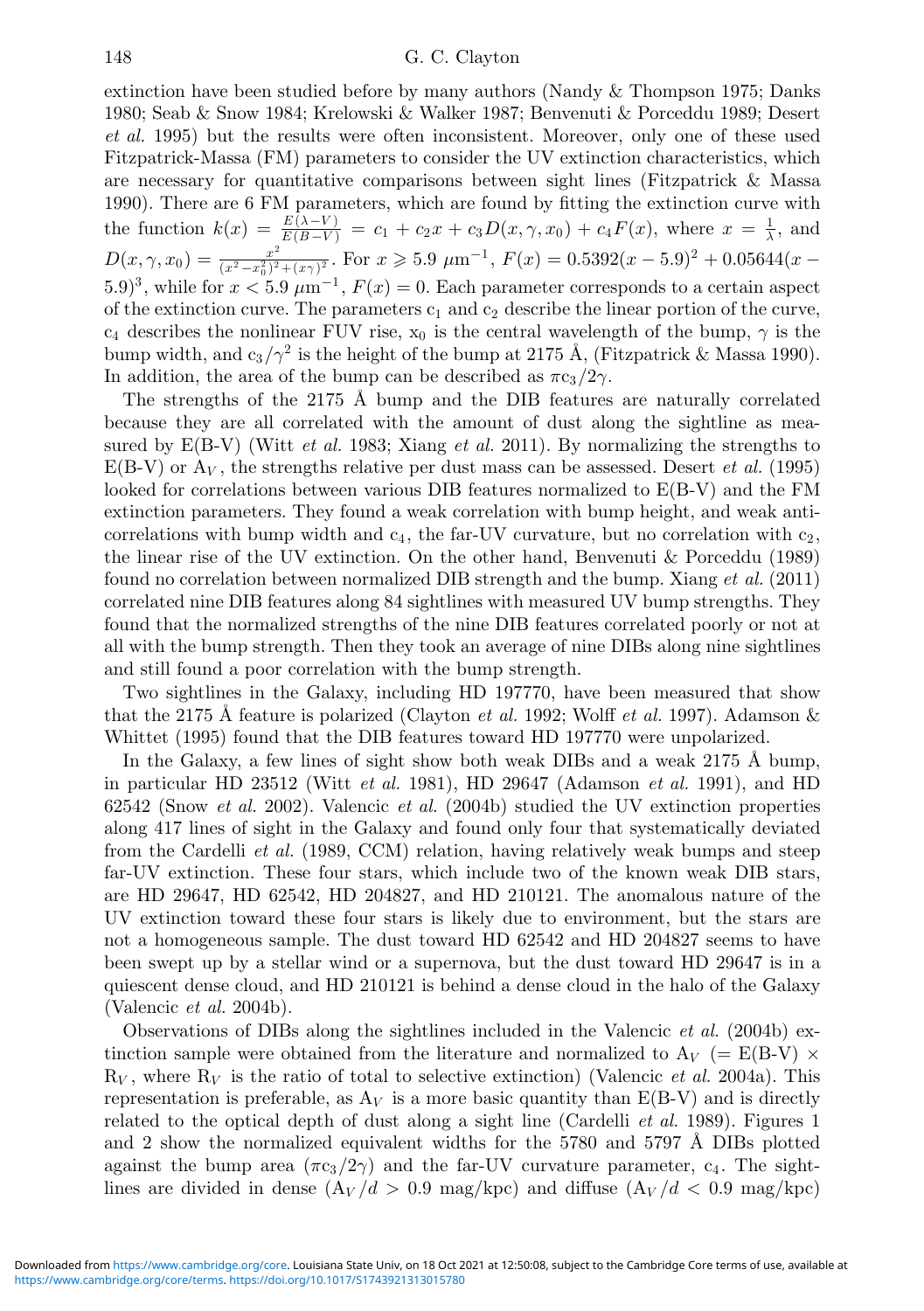

**Figure 1.** Normalized equivalent widths for the 5780 and 5797 Å DIBs plotted against the bump area  $(\pi c_3 / 2\gamma)$ . Filled circles indicate "diffuse" sight lines and open circles indicate "dense" sight lines. The stars represent the four anomalous sightlines of Valencic et al. (2004b).

environments. The  $A_V/d$  cutoff, differentiating between diffuse and dense lines of sight, is from Jenniskens & Greenberg (1993). There does not seem to be any significant difference in the relationships between DIB strength and the UV extinction parameters in the dense and diffuse sightlines. In Figure 1, it can be seen that the anomalous extinction stars, HD 29647 and HD 62542 are indeed weak compared to the bump area but the other two stars are not. In Figure 2, all four stars either have weak DIB strengths or strong far-UV curvature.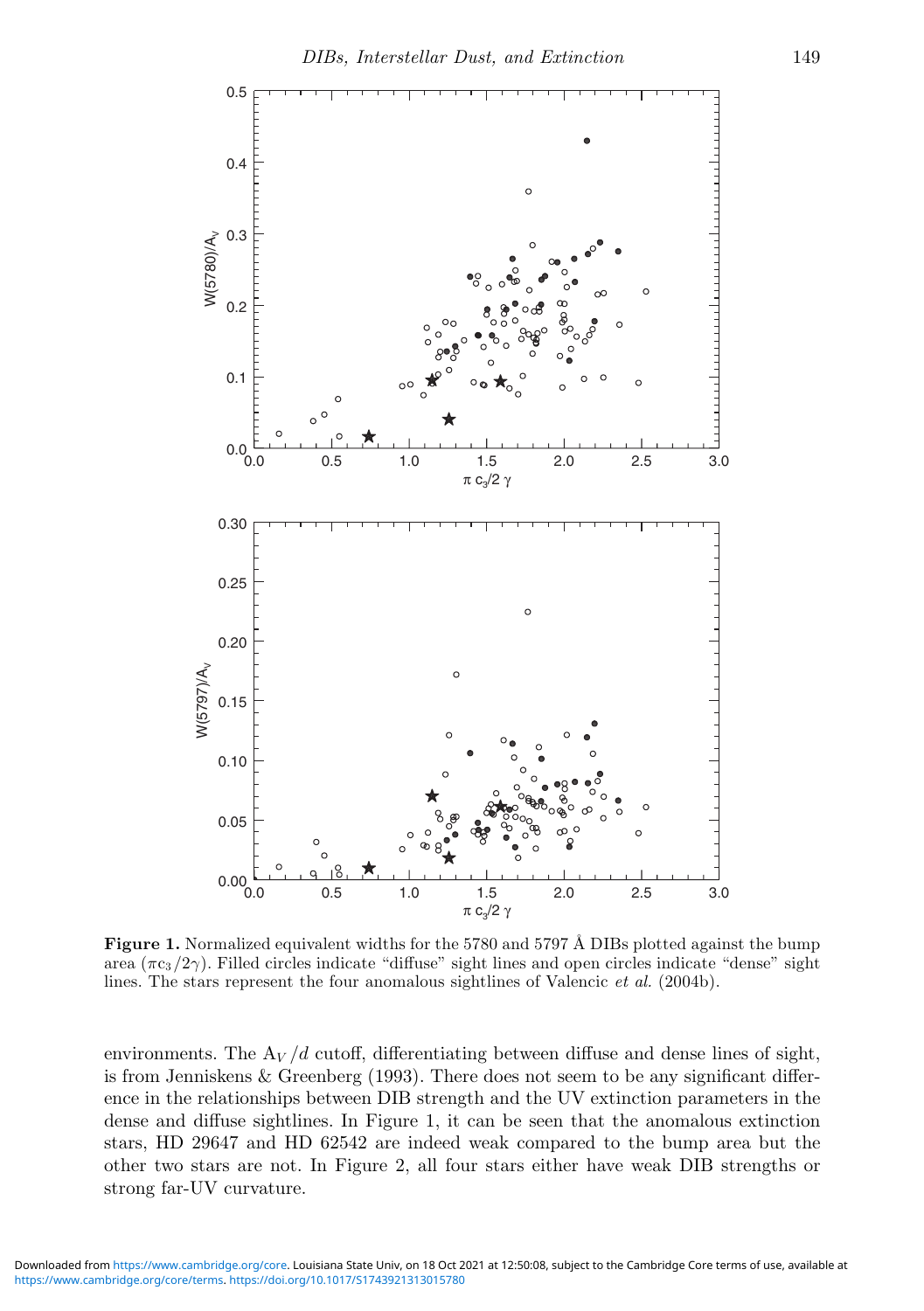

**Figure 2.** Normalized equivalent widths for the 5780 and 5797 Å DIBs plotted against the far-UV curvature parameter,  $c_4$ . The symbols are the same as in Figure 1.

The Large Magellanic Cloud shows a similar general relationship between DIB strength and reddening as is seen in the Galaxy (Cox et al. 2006). The Small Magellanic Cloud is more interesting. The UV extinction in the SMC has only been measured along 5 sightlines (Gordon *et al.* 2003). Four of these show the typical SMC extinction which is very steep with little or no evidence for the 2175  $\AA$  bump. The last sightline shows UV extinction more typical of the Galaxy with a significant bump. Cox *et al.* (2007) report that the DIB features in the three of the SMC sightlines with no bump are extremely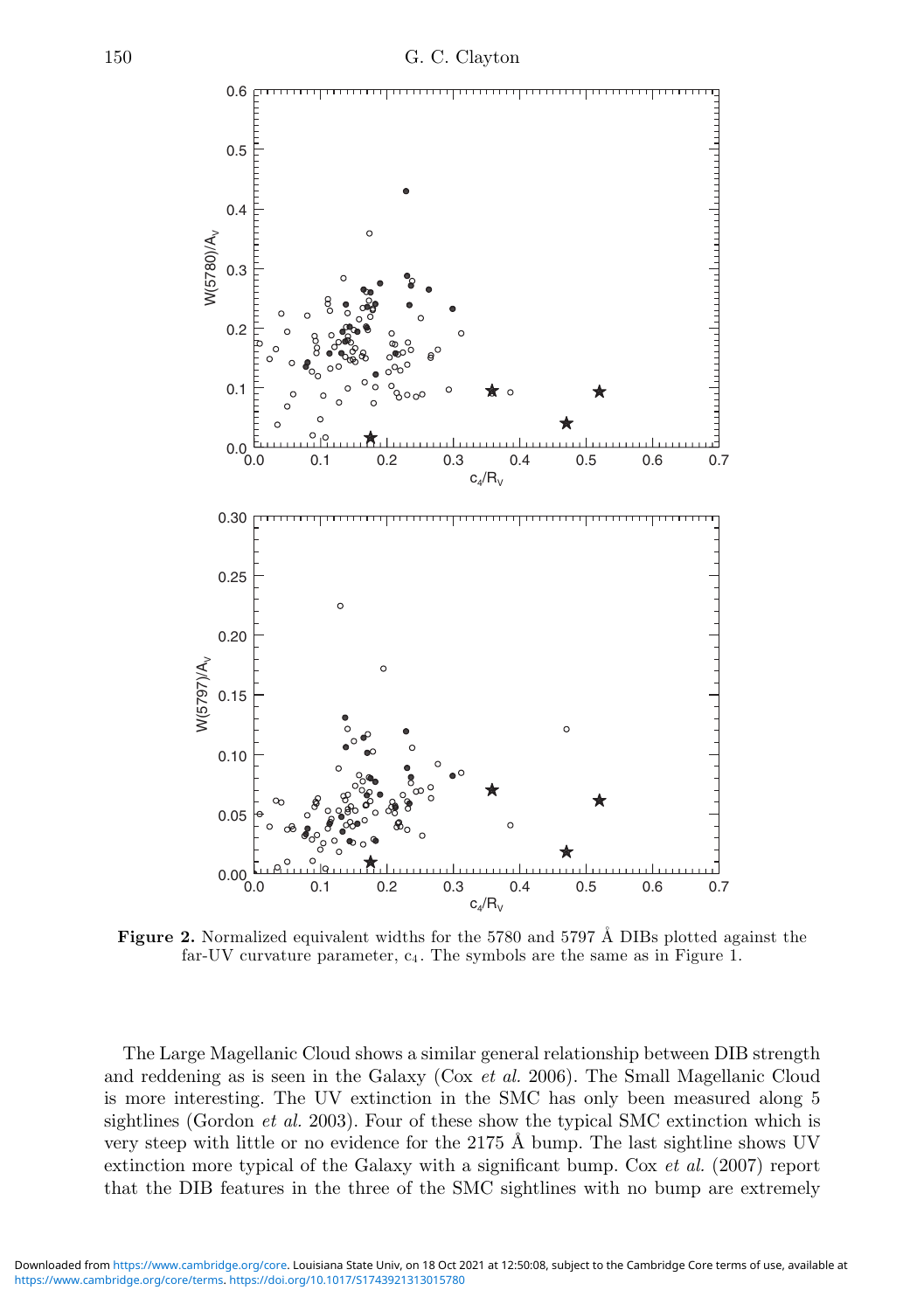weak or absent, while they are of normal strength in the one sightline showing a 2175  $\AA$ bump.

### **3. Conclusions**

The relationship between DIBs and dust is still unknown, but there are some interesting facts,

• The correlation between reddening and DIB strength means that the DIBs are mixed with the dust and gas in interstellar clouds.

- The DIBs are relatively stronger in the diffuse interstellar medium than in dense clouds.
- There is only a weak correlation between the DIBs and the UV extinction parameters including the 2175 Å bump strength and the far-UV rise.
- The bump dust grains are sometimes polarized, while the DIBs are not.
- Observations of DIBs in the SMC show that when the 2175  $\AA$  bump is weak or missing so are the DIBs.

• The few sightlines that deviate strongly from the CCM UV extinction in the Galaxy do not correspond to unusual DIB strengths, although two of the four sightlines show weak DIBs.

So there is no strong evidence that the source of the DIB absorption is closely related to the interstellar dust components responsible for extinction and polarization in the visible and the UV.

#### **References**

Adamson, A. J. & Whittet, D. C. B. 1995, ApJ, 448, L49

- Adamson, A. J., Whittet, D. C. B., & Duley, W. W. 1991, MNRAS, 252, 234
- Benvenuti, P. & Porceddu, I. 1989, A&A, 223, 329
- Cami, J., Sonnentrucker, P., Ehrenfreund, P., & Foing, B. H. 1997, A&A, 326, 822
- Cardelli, J. A., Clayton, G. C., & Mathis, J. S. 1989, ApJ, 345, 245
- Clayton, G. C., et al. 1992, ApJ, 385, L53
- $-$ . 2003, ApJ, 592, 947
- Cox, N. L. J., Cordiner, M. A., Cami, J., Foing, B. H., Sarre, P. J., Kaper, L., & Ehrenfreund, P. 2006, A&A, 447, 991
- Cox, N. L. J., et al. 2007, A&A, 470, 941
- Danks, A. C. 1980, PASP, 92, 52
- Desert, F.-X., Jenniskens, P., & Dennefeld, M. 1995, A&A, 303, 223
- Fitzpatrick, E. L. & Massa, D. 1990, ApJS, 72, 163
- Gordon, K. D., Clayton, G. C., Misselt, K. A., Landolt, A. U., & Wolff, M. J. 2003, ApJ, 594, 279
- Jenniskens, P. & Greenberg, J. M. 1993, A&A, 274, 439
- Krelowski, J. & Walker, G. A. H. 1987, ApJ, 312, 860
- Merrill, P. W. 1936, ApJ, 83, 126
- Merrill, P. W. & Wilson, O. C. 1938, ApJ, 87, 9
- Nandy, K. & Thompson, G. I. 1975, MNRAS, 173, 237
- Seab, C. G. & Snow, Jr., T. P. 1984, ApJ, 277, 200
- Snow, T. P., Welty, D. E., Thorburn, J., Hobbs, L. M., McCall, B. J., Sonnentrucker, P., & York, D. G. 2002, ApJ, 573, 670
- Snow, Jr., T. P. & Cohen, J. G. 1974, ApJ, 194, 313
- Trumpler, R. J. 1930, PASP, 42, 267
- Valencic, L., Gordon, K., & Clayton, G. 2004a, in *Bulletin of the American Astronomical Society*, Vol. 36, American Astronomical Society Meeting Abstracts, 1441
- Valencic, L. A., Clayton, G. C., & Gordon, K. D. 2004b, ApJ, 616, 912